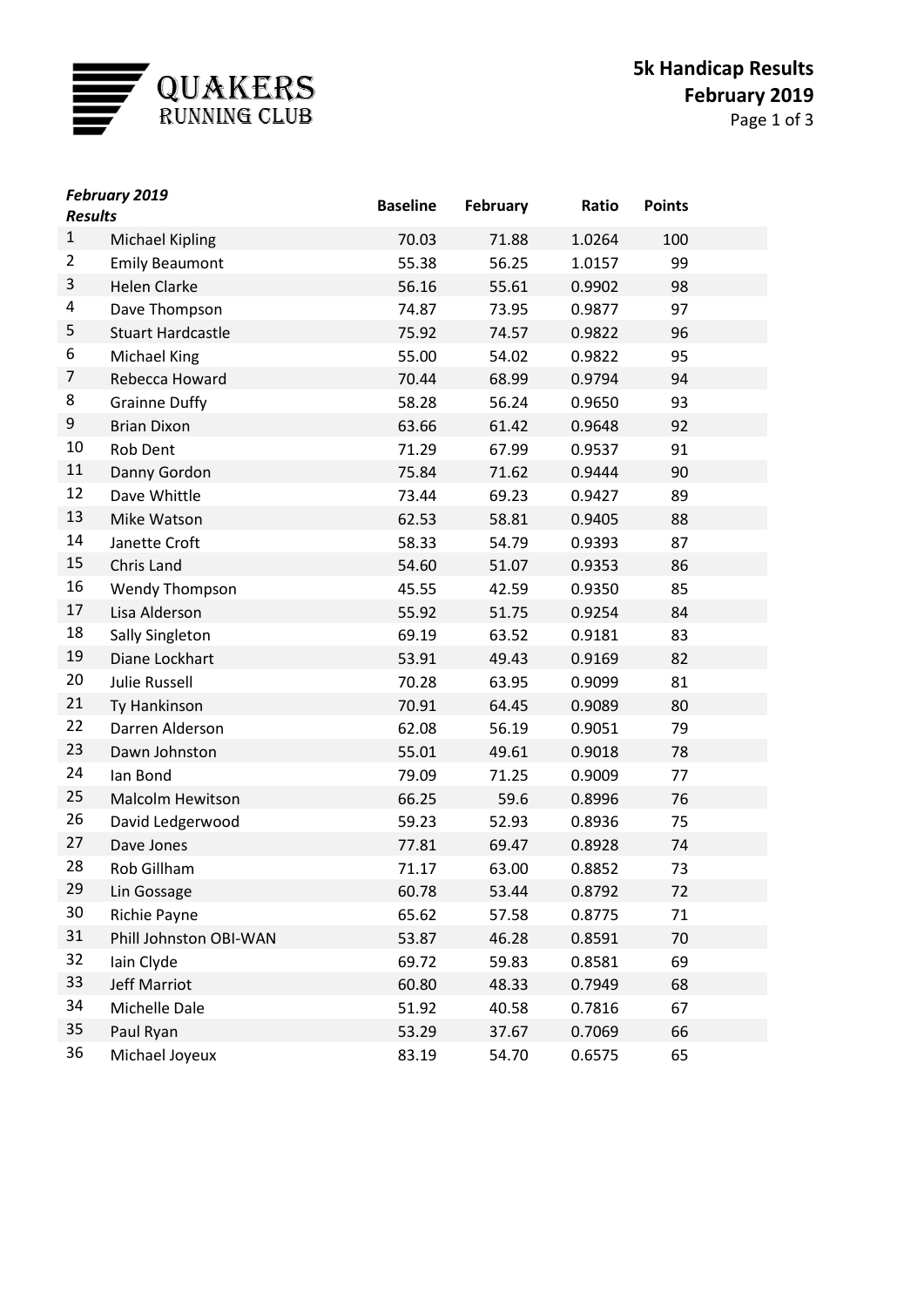

Page 2 of 3

| <b>Results</b> | <b>February 2019 Cumulative Scores</b> | Jan | Feb | <b>Total</b> |
|----------------|----------------------------------------|-----|-----|--------------|
| $\mathbf{1}$   | <b>Emily Beaumont</b>                  | 98  | 99  | 197          |
| 2              | Michael King                           | 95  | 95  | 190          |
| 3              | Dave Thompson                          | 84  | 97  | 181          |
| 4              | Mike Watson                            | 92  | 88  | 180          |
| 5              | Rob Dent                               | 89  | 91  | 180          |
| 6              | <b>Stuart Hardcastle</b>               | 81  | 96  | 177          |
| 7              | <b>Grainne Duffy</b>                   | 82  | 93  | 175          |
| 8              | Chris Land                             | 87  | 86  | 173          |
| 9              | Danny Gordon                           | 79  | 90  | 169          |
| 10             | Dave Whittle                           | 78  | 89  | 167          |
| 11             | <b>Malcolm Hewitson</b>                | 90  | 76  | 166          |
| 12             | <b>Helen Clarke</b>                    | 60  | 98  | 158          |
| 13             | Dave Jones                             | 83  | 74  | 157          |
| 14             | Ty Hankinson                           | 76  | 80  | 156          |
| 15             | Darren Alderson                        | 73  | 79  | 152          |
| 16             | David Ledgerwood                       | 77  | 75  | 152          |
| 17             | Dawn Johnston                          | 62  | 78  | 140          |
| 18             | Michael Joyeux                         | 74  | 65  | 139          |
| 19             | <b>Richie Payne</b>                    | 61  | 71  | 132          |
| 20             | Rob Gillham                            | 56  | 73  | 129          |
| 21             | Paul Ryan                              | 59  | 66  | 125          |
| 22             | <b>Gill Colling</b>                    | 100 | 0   | 100          |
| 23             | <b>Michael Kipling</b>                 | 0   | 100 | 100          |
| 24             | <b>Adrian Cottam</b>                   | 99  | 0   | 99           |
| 25             | Andrew Vernon                          | 97  | 0   | 97           |
| 26             | <b>Viv Hardwick</b>                    | 96  | 0   | 96           |
| 27             | Hannah Alderson                        | 94  | 0   | 94           |
| 28             | Rebecca Howard                         | 0   | 94  | 94           |
| 29             | Andy Whittam                           | 93  | 0   | 93           |
| 30             | <b>Brian Dixon</b>                     | 0   | 92  | 92           |
| 31             | <b>Phil Rutter</b>                     | 91  | 0   | 91           |
| 32             | lan Hart                               | 88  | 0   | 88           |
| 33             | Janette Croft                          | 0   | 87  | 87           |
| 34             | Julie Bell                             | 86  | 0   | 86           |
| 35             | Tom Chapman                            | 85  | 0   | 85           |
| 36             | <b>Wendy Thompson</b>                  | 0   | 85  | 85           |
| 37             | Lisa Alderson                          | 0   | 84  | 84           |
| 38             | Sally Singleton                        | 0   | 83  | 83           |
| 39             | Diane Lockhart                         | 0   | 82  | 82           |
| 40             | <b>Julie Russell</b>                   | 0   | 81  | 81           |
| 41             | Claire Chapman                         | 80  | 0   | 80           |
| 42             | lan Bond                               | 0   | 77  | 77           |
| 43             | <b>Nicola Darling</b>                  | 75  | 0   | 75           |
| 44             | Dave Todd                              | 72  | 0   | 72           |